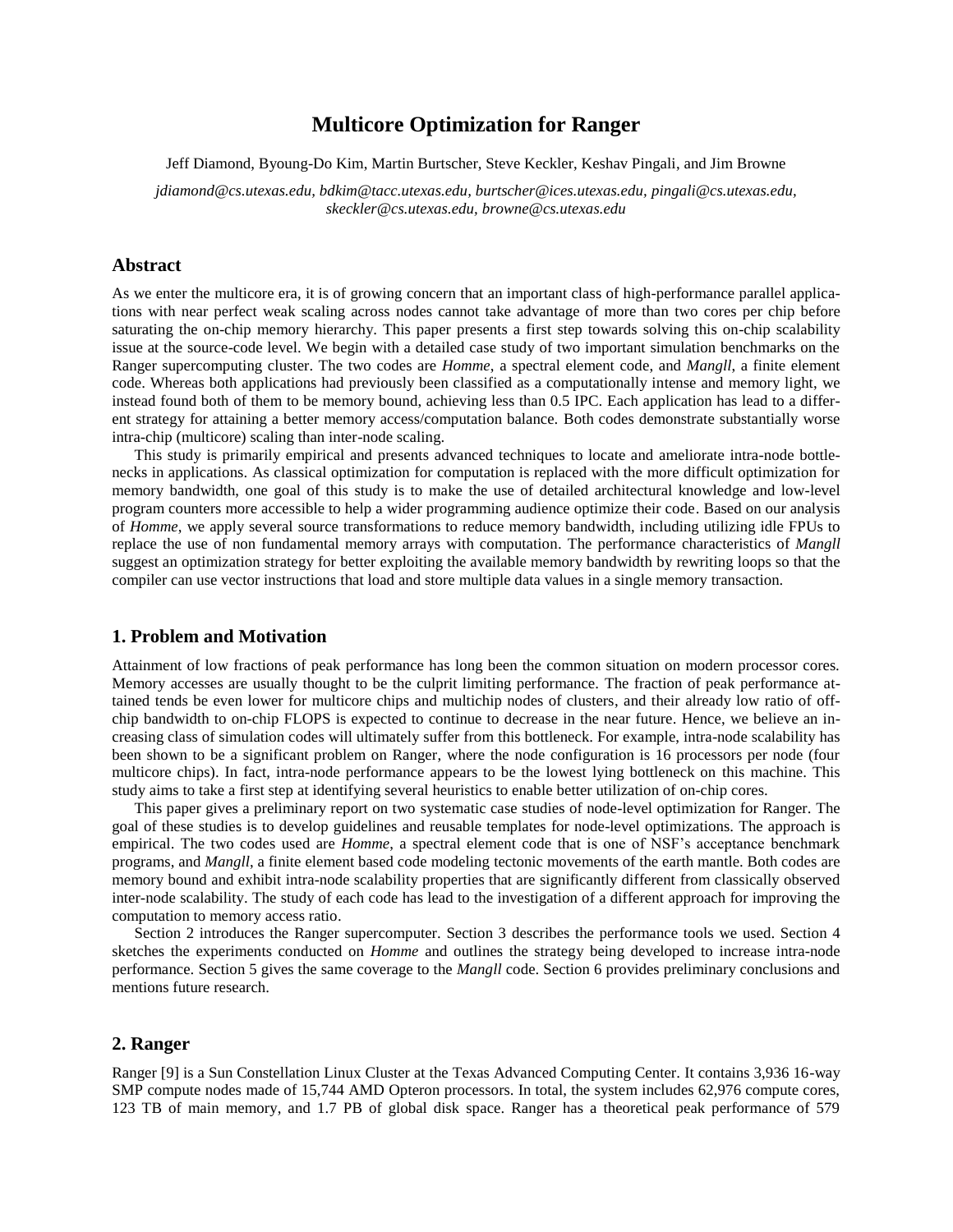TFLOPS. All compute nodes are interconnected using InfiniBand in a seven-stage full-CLOS fat-tree topology providing 1 GB/s point-to-point bandwidth.

The quad-core 64-bit AMD Opteron processors are clocked at 2.3 GHz. Each core has a theoretical peak performance of 4 FLOPS/cycle, two 128-bit loads/cycle from the L1 cache, and one 128-bit load/cycle from the L2 cache. This amounts to 9.2 GFLOPS per core, 73.6 GB/s L1 cache bandwidth, and 36.8 GB/s L2 cache bandwidth. The cores are equipped with four 48-bit performance counters and a hardware prefetcher that prefetches directly into the L1 data cache. Each core has separate 64 kB L1 instruction and data caches, both of which are 2-way associative, a unified 512 kB L2 cache that is 8-way associative, and each processor has one 2 MB 32-way associative L3 cache that is shared among the four cores.

### **3. Performance Tools**

In the analysis of large-scale applications in modern HPC environments, utilization of performance tools is essential as the complexity of the system often hinders direct access to critical hardware performance data. While the capability of performance tools is expanding, they are also facing great challenges as the size and complexity of modern HPC systems rapidly increase. With multiple layers of parallel system architecture, a performance tool's ability to process large amounts of profiling data and provide users with a well-designed interface has become very important.

In this study, the Tuning and Analysis Utilities (TAU) [6], HPCtoolkit [7], the PAPI performance counter library [5], and the Pin tool [8] are used for performance profiling. TAU is a well-known profiling and tracing tool that is capable of evaluating most aspects of application performance. It is, however, not as popular as it could be because of its steep learning curve. In contrast, HPCToolkit provides an easy to use interface and a simple profiling process but it is still in the development phase. It works directly with application binaries without requiring instrumentation by the user. It enables transparent access to the PAPI performance counter measurement system, maps the performance data to source code, and presents the results through a graphical user interface that supports top-down analysis. One drawback of HPCToolkit is the lack of a post-processing feature that integrates the performance data from each core. TAU has this feature by default and displays summary results in multiple ways in its graphical viewer. Once the overall profiling is done for the application and major hot spots and bottlenecks have been identified, subroutine or loop-level profiling is necessary for further analysis. TAU requires code instrumentation for this purpose while HPCToolkit is capable of providing detailed information at the loop-level (exclusive and inclusive) without the additional effort of code instrumentation.

In some cases, using PAPI directly was the only way to positively establish what code was being timed and how different performance counters correlate. Direct PAPI was also the easiest way to isolate the performance of specific lines of source code without incurring significant timing overhead. However, using PAPI directly has two main drawbacks. The first is that implementing low-overhead timing of exclusive procedures as well as nested, staggered, and disjoint intervals requires the development of custom timing code on top of PAPI. The second productivity issue with direct PAPI timing is the need to change and recompile the source code for different timing configurations and managing collections of executables that provide different measurements. However, if source code changes are being made as a part of the optimization process anyhow, then the need to modify and recompile source code for timing is less of an issue. Moreover, once sophisticated PAPI libraries are developed, they can be amortized over many optimization projects.

Pin does not require recompilation of the source code, but it does require programming specific timing analysis procedures as separate shared libraries, which need to be linked with the executable as part of a Pin timing run. Also, the amount of data generated by Pin can be so substantial that significant live processing is needed to analyze data on the fly. Finally, correlating source code addresses with Pin addresses requires access to debugging information or live code address information and can be tedious.

We used both Pin and direct PAPI to provide extremely detailed performance analysis of program code as well as to correlate performance statistics with those of high-level binary instrumentation tools like TAU and HPCtoolkit. Overall, the use of direct PAPI calls and Pin were extremely valuable, but the much lower productivity rate observed demonstrates the value and need of high-level binary instrumentation tools. We hope that in the future these tools become more accurate and provide greater control over their overhead so that hand-coded tools are not needed.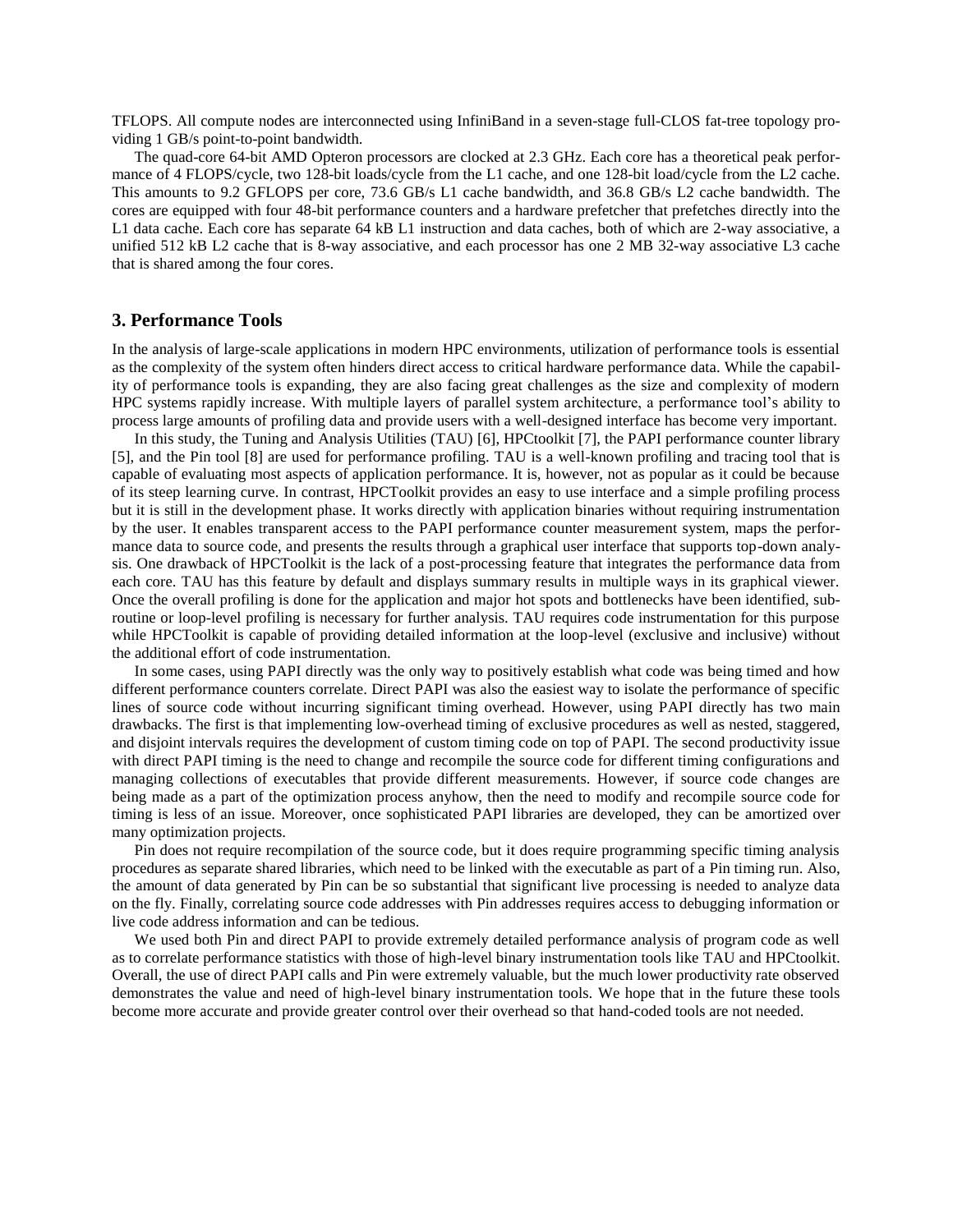## **4. Analysis of the** *Homme* **Code**

## **4.1 Description of** *Homme*

*Homme* (High Order Method Modeling Environment) is an atmospheric general circulation model (AGCM) consisting of a dynamical core based on the hydrostatic equations, coupled to sub-grid scale models of physical processes [4]. The *Homme* code is designed to provide 3D global atmospheric simulation similar to the Community Atmospheric Model (CAM), which is a subcomponent of the second generation Community Climate System Model (CCSM-2). The code is based on 2D spectral elements in curvilinear coordinates on a cubed-sphere combined with a second order finite difference scheme for the vertical discretization and advection [2].

The benchmark version of *Homme* was one of NSF's acceptance benchmark programs for Ranger. It solves a modified form of the hydrostatic primitive equations with analytically specified initial conditions in the form of a baroclinically unstable mid-latitude jet for a period of twelve days, following an initial perturbation [3]. Whereas the code is designed for using hybrid parallel runs (both MPI and OpenMP), the benchmark version uses MPI-only parallelism. Although a semi-implicit scheme is used for time integration, the benchmark version of *Homme* is greatly simplified and spends most of its time in explicit finite difference computation on a static regular grid.

### **4.2 Performance Characteristics of** *Homme*

*Homme* was chosen for its archetypal use of piece-wise regular data structures and concentration of performance critical code. We confirmed that eleven procedures account for 90% of the execution time, with about two thirds of the execution time occurring in simple finite difference code. All computation takes place on small independent blocks of 8x8x96 grid elements, with about 17% of the execution time spent in exchanging boundary data between four nearest neighbor elements.

*Homme* is a classic example of a full scale program in which cursory performance data can actually be quite misleading. Internode scalability studies of *Homme* show near perfect weak scaling from 16 to 4096 cores while keeping the number of active cores per node, or "core density", constant. (We run one single-threaded process per "active" core.) The communication overhead remains at a constant 20% of the execution time, even as the work per core is varied from 3 to 800 elements. An investigation of the main computation step in *Homme* reveals that over half of all instructions are floating point, and, most importantly, the L1 cache miss ratio averages just 3% and shows negligible variation with core density. A source code analysis showed the use of advanced programming techniques: all computation is performed on small, independent blocks of 8x8x96 elements. The loop iteration order maximizes sequential access to data, loops are unrolled by hand, and explicit temporaries maximize register usage. A detailed memory address trace analysis revealed that 95% of all memory accesses are within 16 elements of each other and exhibit full cache line utilization, giving *Homme* a memory access pattern close to that of a perfect streaming application. All these facts would seem to justify *Homme*'s historic classification as computationally heavy, memory light.

However, when factoring in the actual cycle count, a very different picture emerges. Our analysis of the main computation using 4 active cores per chip revealed an average of just 1 instruction executed every 2 cycles and 1 FP operation every 4 cycles, representing a computational efficiency of just 12% compared to the theoretical peak performance without vector instructions. Almost the entire remaining half of the instructions are loads and stores, yet the computation only averages one L1 load every 4 cycles – again only about 12% of non-vectorized load/store efficiency.

A key experiment to help understand the source of this poor performance was to look at intra-node scaling – varying the number of active cores per chip and comparing the performance. Traditionally, this is done by utilizing more cores per chip, and then defining the efficiency as the fraction of linear speedup obtained from increasing the total core count. However, to maximally isolate the performance effects of sharing chip resources between cores from the effects of scaling the problem size and communication patterns, we keep the total number of cores (and hence the work per core) constant and simply vary the number of active cores per chip. We call this a "core density study", as the only changes in program execution are the number of chips and active cores per chip. If a program had perfect intra-node scaling, then total execution time would not change as core density is varied. In fact, the performance might increase with core density since less chip to chip and node to node communication is needed.

The measured intra-node scaling on *Homme* is very poor. Varying the core density while keeping the workload identical reduces the program's execution time to 89% at two cores per chip and to 65% at four cores per chip, despite *Homme* being nearly embarrassingly parallel. Again, keeping the workload and active core count constant but dropping the active core density from 4 to 2 cores per chip increased completion time, FLOP rate, and data bandwidth (consumed GB/sec/core) by 40% while leaving the L1 and L2 miss ratios almost unchanged. Dropping the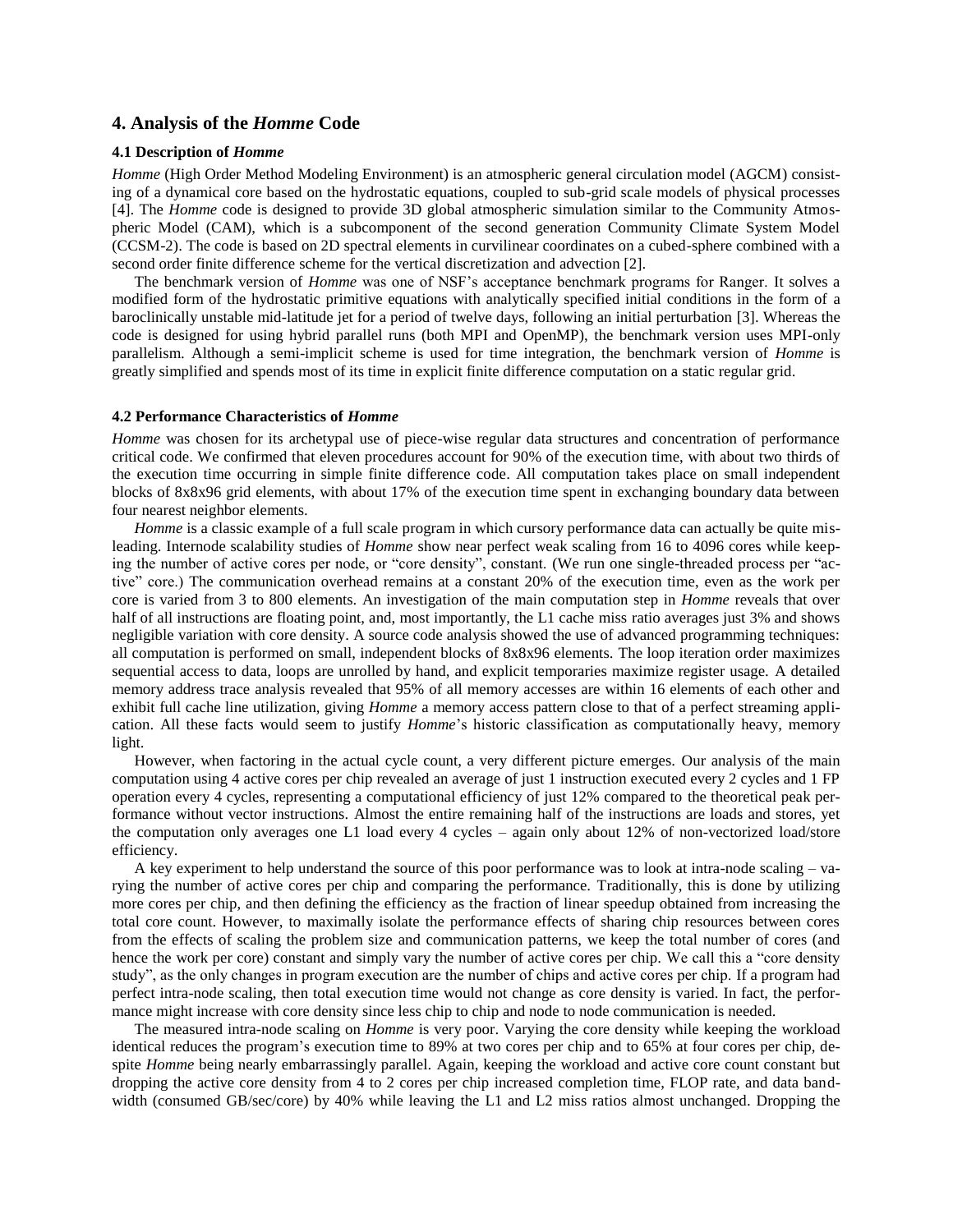active core density from 4 to 1 core per chip increases completion time, FLOP rate, and data bandwidth by 60%. This efficiency drop is even more surprising considering that a lower core density requires more inter-node communication over the network. Note that a more traditional scaling test that doubles the total number of cores when doubling the core density with a constant problem size still yields some net performance benefit with additional cores per chip, but the performance increase is extremely slight, and there is an order of magnitude less performance benefit than when using more chips instead of more cores. Clearly, memory bandwidth is an issue for *Homme*, and a low L1 miss ratio is not an indication of being computationally bound. However, the lack of any significant change in L1 and L2 cache miss rates as the core density increases indicates that the primary issue is off-chip bandwidth per core, and not the L3 cache capacity per core. Since cache capacity is not an issue, we do not have to worry about memory access patterns that artificially reduce cache capacity, e.g., cache conflict misses due to low associativity.

### **4.3 Balancing Memory Accesses and Computation**

We profiled *Homme* using gprof to obtain the percentage of time spent exclusively in each procedure (not including the time of procedure calls made by that procedure.) The rankings of the top 11 procedures varies somewhat depending on the compiler used (PGI vs. Intel) and the active core density (1 to 4 active cores per chip), but there is little difference qualitatively. Half the runtime is spent as follows: about  $1/3^{rd}$  of the execution time is spent in a procedure that computes an explicit finite difference and nearly 40 different fluid dynamics properties, about 17% of the execution time is spent on packing and unpacking element boundaries, and about 11% of the execution time is spent in a diffusion procedure. Adding in gradient (8%), divergence (4%), and vorticity (3%) operators along with preq\_robert time integration (6%) accounts for 82% of the total program execution time. All these procedures are memory bound, averaging at most one multiply-add per memory operation, leaving the computational resources of the cores highly underutilized. Source analysis of these procedures reveals a variety of computational styles or "templates" that necessitate different strategies for bandwidth optimization. Comparing exclusive procedure execution times at different active core densities, e.g., 1 core per chip and 4 cores per chip, highlights which procedures are the most affected by bandwidth limitations and where the most improvement can be made. A brief description of these procedures follows.

The procedure exclusively responsible for  $1/3^{rd}$  of the execution time is a large (~800-line) procedure consisting of many compact initialization loops. This procedure precomputes many different fluid dynamic properties of the grid, storing each property in its own array and consuming an enormous amount of bandwidth. In many cases, given properties only differ from the fundamental fluid dynamic properties (temperature, velocity, and log pressure) by a constant scale. In such cases, it may be beneficial to replace the use of these arrays by the computation itself. Direct optimization of this procedure is difficult, as it simply creates data for the rest of *Homme* to use, requiring intimate knowledge of the entire program. This procedure additionally calls 9 of the remaining 10 most performance critical procedures.

The second most performance critical procedure, the diffusion step, takes up 11% of the execution time and calls 3 other performance critical procedures. This procedure is self contained enough that direct optimization is feasible. The two primary approaches that show promise for cutting bandwidth in half are reuse of temporary arrays and replacing temporary arrays by computation. This procedure uses separate local temporary arrays for every element processed by that core, instead of reusing one element's temporaries. Additionally, up to 5 temporary arrays could be replaced by direct computation to determine update values for the temperature and velocity. Such optimizations are complicated by calls to other procedures, which would need to be reordered. Another key to making efficient use of replacing memory utilization with computation is separaing the temperature and velocity computations, which are currently interleaved throughout the code.

The preq\_robert time integration (6%) is a pure streaming procedure similar to DAXPY – no data is reused. Without altering the simulation pattern itself, optimization would depend on utilizing huge pages and maximizing access patterns to maximize the use of DRAM banks.

Packing and unpacking element boundaries combined accounts for 18% of the execution time. The primary approach to optimization is to reduce the amount of packing and unpacking and better controlling when it occurs. Another approach is to utilize the fact that a single core will contain a large number of connected elements and logically operate on a larger grid.

The remaining procedures, gradient, divergence, vorticity (which combined account for 15% of the execution time) are classic stencil templates. Due to their access patterns, they are not good candidates for bandwidth reduction. With stencils and packing, it may pay to compute the element edges separately from the core.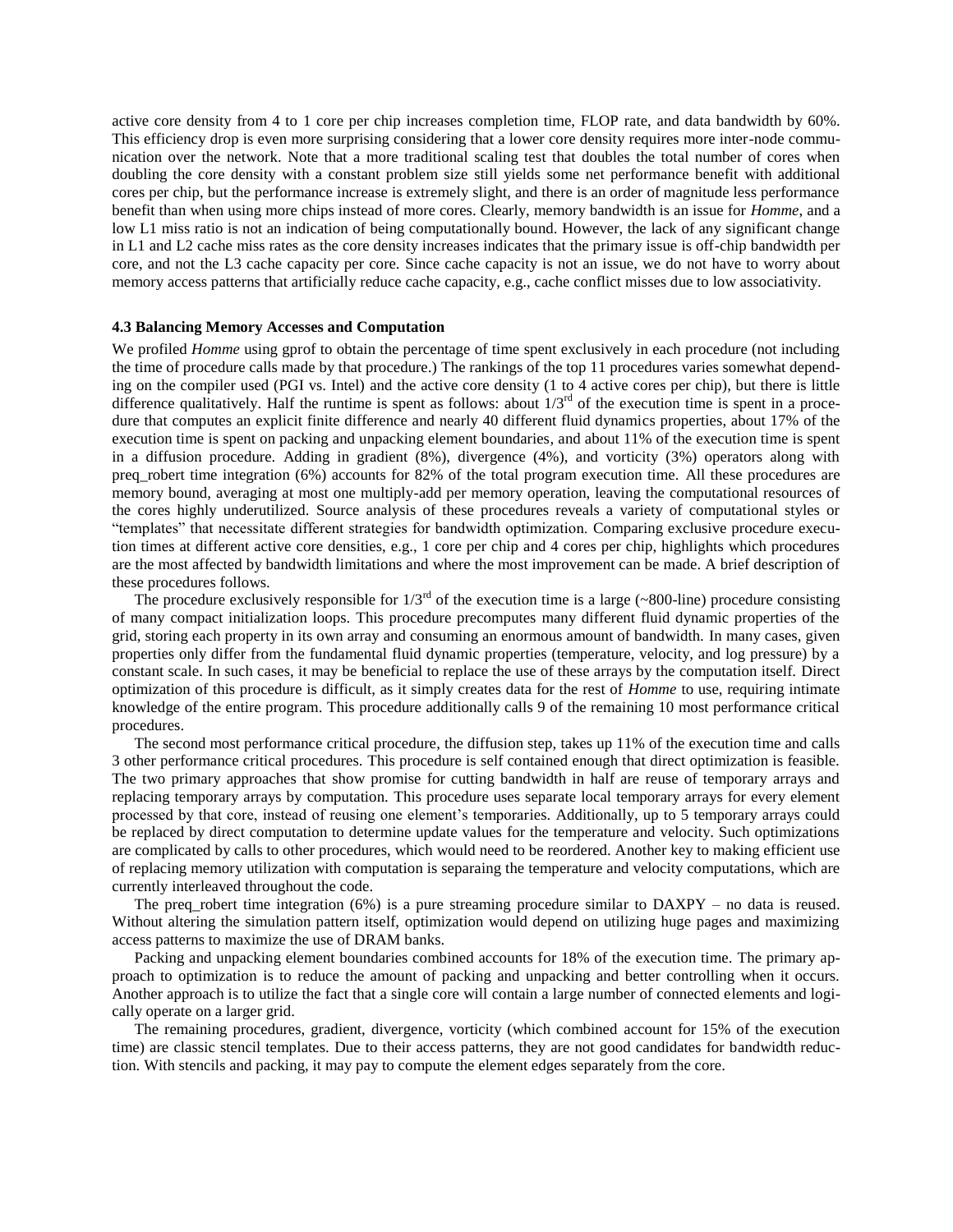# **5. Analysis of the** *Mangll* **Code**

## **5.1 Description of** *Mangll*

*Mangll* [1] is a scalable adaptive high-order discretization library used, for example, in simulations of convection in the Earth's mantle and of global seismic wave propagation. It supports dynamic parallel adaptive mesh refinement and coarsening (AMR, through an interface to the p4est library), which is essential for numerical solution of the partial differential equations (PDEs) arising in many multiscale physical problems. *Mangll* provides nodal finite elements on domains that are covered by a distributed hexahedral adaptive mesh with 2:1 split faces and implements the associated interpolation and parallel communication operations on the discretized fields.

We use the *Mangll* code for the numerical solution of the energy equation that is part of the coupled system of PDEs arising in mantle convection simulations, describing the viscous flow and temperature distribution in the lower and upper mantle (the region between the Earth's crust and outer core, spanning depths between about 100 km and 2,870 km). The discretization of this spherical shell yields a large unstructured mesh composed of hexahedral elements that are refined and coarsened on the fly to track the highly localized features of flow and temperature fields. In the mesh adaptation process, a 2:1 size condition between adjacent element faces is maintained.

The energy equation is discretized by a nodal discontinuous Galerkin (DG) ansatz using tensor-product Lagrangian shape functions of arbitrary polynomial order. The spherical shell geometry is realized by an analytical transformation that maps a conforming collection of appropriately connected adaptively subdivided octrees to the computational domain, ensuring a uniform aspect ratio of all elements. The mesh is dynamically repartitioned at each adaptation to guarantee load balance. The time integration is performed with a Runge-Kutta (RK) method. Thus, the mathematical kernel consists of the evaluation of the right hand side for the RK method, which involves the application of the spatial operators in DG discretization, such as tensor derivative matrices, inter-element jump terms and boundary conditions. The main part of the computational work is spent in the volume terms, dominating the surface terms. Additionally, the 2:1 adaptive mesh requires interpolation and lifting operations between neighboring elements on both the same and adjacent processors. The *Mangll* library has been weakly scaled to 32,768 cores on Ranger, delivering a sustained performance of 145 TFLOPS.

### **5.2 Performance Characteristics of** *Mangll*

The *Mangll* code is dominated by two key procedures containing several important loops that perform a large number of small dense matrix-vector operations. Together, the two procedures account for over 50% of the total runtime. One of these procedures has complex memory access patterns within its loops involving indirect array accesses whereas the other procedure only uses strided accesses in its loops. Even though each key loop touches hundreds of megabytes of data, they all have L1 data-cache miss ratios under 1.2% because of the hardware prefetcher. Both procedures execute fewer than two compute instructions per memory access on average. Neither the Intel nor the PGI compiler manages to vectorize the memory accesses in any of these loops. The complex loops execute only one instruction per 3 to 4 machine cycles (i.e., the CPI is 3 to 4) and the simple loops take close to two cycles to execute a single instruction. Given the frequent memory accesses and the low L1 cache miss ratios, the culprit for these poor CPI numbers must be the L1 load-to-use hit latency of three cycles, which cannot be (fully) hidden because there are not enough independent instructions available to execute. In other words, *Mangll* is a memory bound application and the primary performance bottleneck is accesses to the L1 data cache.

### **5.3 Sketch of Strategy for Vectorizing Memory Accesses**

The approach to optimization is to reduce the number of memory accesses by rewriting the loops so that the compiler can use vector instructions, which load and store multiple data values in a single memory transaction. All important loops in the *Mangll* code are either not vectorized at all or only partially vectorized. In the partially vectorized loops, some or all of the computations are vectorized but none of the memory accesses. However, in a memorybound application with a low L1 data-cache miss ratio such as *Mangll*, it is paramount to vectorize the memory accesses. Only vectorizing the computations does not improve the performance (much) as the computations are not on the critical path, i.e., they are hidden by the memory access latency whether they are vectorized or not. Hence, the goal of this section is to investigate what source-code modifications are necessary to enable the Intel compiler on Ranger to fully vectorize important loops.

We demonstrate the necessary source-code changes on one of *Mangll*'s key loops. The loop and some surrounding context are shown below. It is the most time intensive loop in *Mangll* that can be vectorized. There are a couple of more important loops, but they contain indirect array accesses, which prevents vectorization. The shaded loop in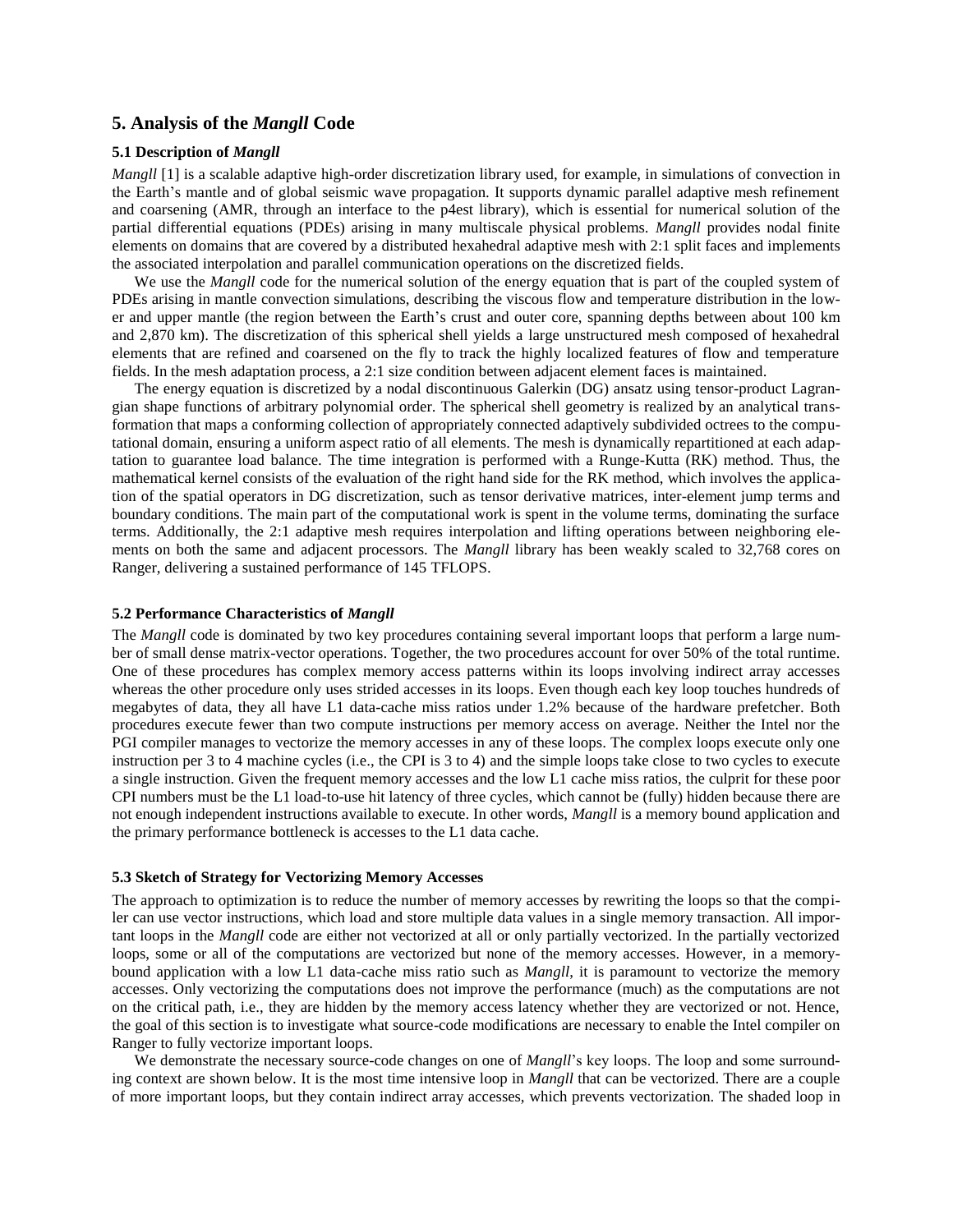Figure 1 represents 4.3% of the total runtime. There is a second, almost identical copy of this loop in the code, which takes the same time to execute and all the optimizations described below apply equally to this second loop. More importantly, we believe the general strategy outlined herein is applicable to a broad range of time-intensive loops in simulation codes.

The code shown in Figure 1 is the original *Mangll* code except for a common subexpression that was factored out for readability (**tmp**). The procedure containing this loop is called several times during the course of the execution. Because the measured run uses fourth-order function approximations, the number of inner loop iterations defined by **MMM** is always 125. The number of outer loop iterations, defined by **K**, is roughly 193,000 but varies by a few percent as the mesh adapts. Accesses to the **Vd** array touch 3 kB of data for every loop execution, but the array is reused between different loop invocations and should therefore be resident in the L1 data cache. Accesses to **rhsud** and especially **gd** stream through memory sequentially and touch a total of roughly 2 GB of data for each invocation of the outer **jb** loop. While these accesses have no temporal locality and the amount of data far exceeds all cache sizes in the system, they exhibit perfect spatial locality and follow simple access patterns, which the prefetcher can easily handle. Because the prefetcher prefetches directly into the L1 cache, the L1 data cache miss ratio is under 0.8% for this loop in spite of the large amount of data touched.

```
const int K = ...;
const int MMM = ...;
int ib, jb, M3jb, tmp;
const double *restrict gd = ...;
double ur, us, ut, ux, uy, uz;
double *restrict rhsud = ...;
double *restrict Vd;
for (jb = 0; jb < K; ++jb) {
  compute (Vd);
   compute (Vd + MMM);
  compute (Vd + 2 * MMM);
 ...
   for (ib = 0, M3jb = MMM * jb, tmp = 9 * M3jb; ib < MMM; ++M3jb, ++ib, tmp += 9) {
    ur = Vd[ib]; us = Vd[ib + MMM];
    ut = Vd[ib + 2 * MM];ux = ur * gd[tmp] + us * gd[tmp + 1] + ut * gd[tmp + 2]; uy = ur * gd[tmp + 3] + us * gd[tmp + 4] + ut * gd[tmp + 5];
    uz = ur * gd[tmp + 6] + us * gd[tmp + 7] + ut * gd[tmp + 8]; rhsud[M3jb] += ux * ux + uy * uy + uz * uz;
   }
}
```
#### **Figure 1: Key** *Mangll* **loop with poor vectorization.**

This loop is not vectorized for two reasons. First, the array accesses stride through memory at different rates. Second, because **MMM** can be (and in our example is) an odd number, one or two of the three **Vd** components and **rhsud** in every other iteration start at a non-16-byte-aligned memory address.

Improving the **Vd** accesses is simple because the three components are independent, small, reused, and local to this procedure. Hence, they can trivially be replaced by three local arrays (called **ta**, **tb**, and **tc**) that are guaranteed to be 16-byte aligned.

**gd** stores nine independent vectors in an interleaved fashion because having nine separate vectors (in addition to the "three" **Vd** vectors and the **rhsud** vector) accessed in the same loop would likely result in conflict misses in the two-way associative L1 data cache and hurt performance. However, by allocating a few extra doubles in these vectors and intelligently adjusting the pointers to not necessarily point to the first element, it can be guaranteed that none of the nine arrays start at addresses that map to the same line in the L1 cache, thus ensuring that there will be no conflict misses when streaming through them. With this adjustment, **gd** can safely be separated out into nine independent vectors (called **t0** through **t8**), each of which is accessed with unit strides.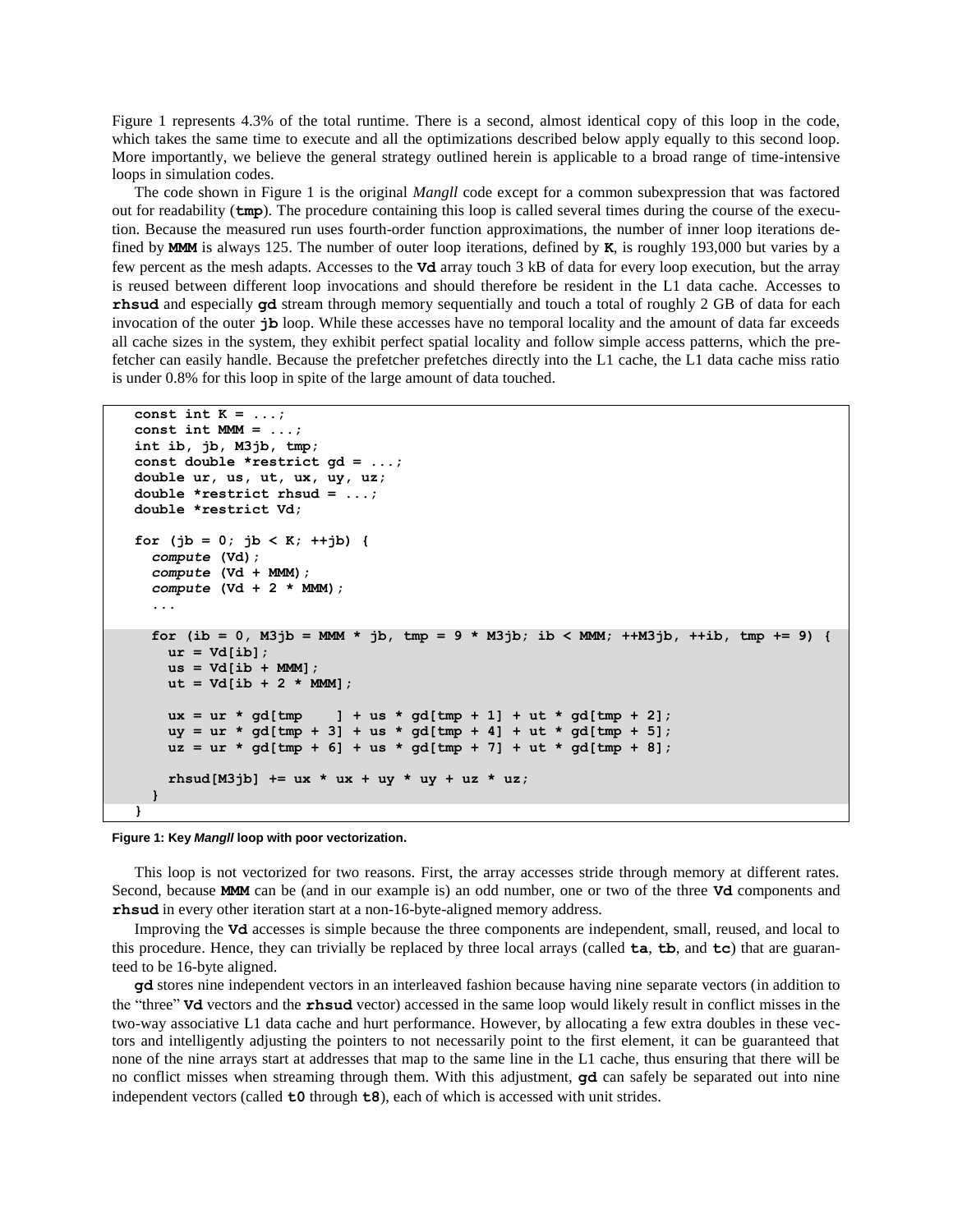Unfortunately, these nine new vectors as well as **rhsud** will be accessed starting at a non-16-byte-aligned memory address in every other iteration because **MMM** is odd. To avoid this problem, it is necessary to increase the length of each of these vectors by a factor of  $(MMM+1)/MMM$ , i.e., to insert a dummy element at every  $(MMM+1<sup>st</sup>)$  position and increase the loop count by one to make it even. This optimization, which trades off a little extra memory (less than 1% in our case) for improved vector performance, has the added benefit of keeping the compiler from duplicating the loop body to handle the first or last iteration in non-vector mode, which may hurt the instructioncache performance.

The shaded loop in the improved code shown in Figure 2 computes the same result as the shaded loop in Figure 1 but is fully vectorized by the compiler, including the load and store instructions. Note that the code is somewhat idealistic and primarily meant to highlight what changes are necessary to achieve full vectorization. In particular, breaking **gd** up into nine vectors and inserting dummy elements into them and the **rhsud** vector require global changes to the *Mangll* code. We are working on including these changes but have not yet completed this task. Hence, for the time being, we just copy the **gd** data into local arrays before the loop and copy the result into **rhsud** after the loop. Of course, this copying is just overhead and should be avoided. Nevertheless, even with these copy instructions, we observe a small speedup.

```
__declspec(align(16)) double t0[126], t1[126], t2[126], t3[126], t4[126], t5[126];
__declspec(align(16)) double t6[126], t7[126], t8[126], t[126], ta[126], tb[126], tc[126];
copy data to t0, t1, etc.
for (ib = 0; ib < 126; ++ib) {
  ur = ta[ib];us = tb[ib];ut = tc[ib];ux = ur * t0[ib] + us * t1[ib] + ut * t2[ib];uy = ur * t3[ib] + us * t4[ib] + ut * t5[ib];uz = ur * t6[ib] + us * t7[ib] + ut * t8[ib];t[ib] = ux * ux + uy * uy + uz * uz;}
for (ib = 0; ib < MMM; ++ib) {
   rhsud[M3jb + ib] += t[ib];
}
M3jb += MMM;
```


All floating-point operations and memory accesses are performed exclusively with SSE vector instructions in the shaded improved loop. Moreover, no startup, cleanup, non-vectorized, or partially vectorized code is emitted, as was verified by a detailed study of the generated assembly code.

We hardcoded the loop count to 126 for two reasons. First, we had to make it even to avoid the need for a nonvectorized iteration at the beginning or the end of the loop. Second, we had to make the loop bound different from the bound of the following loop. As it turns out, the compiler first tries to fuse loops and then vectorizes the code. Hence, it would fuse the not-fully-vectorizable code from the second loop with the first loop, thus preventing several instructions in the first loop from being vectorized.

The **declspec(align(16))** specification aligns data to a 16-byte boundary. This is necessary to allow the (Intel) compiler to generate vector load and store instructions. Note that when pointers are used, the compiler sometimes emits two versions of the code, one with and one without vectorized memory accesses, as well as a runtime test to check whether the pointed to address is 16-byte aligned so that the vectorized version of the code can be used. Hence, it is important to ensure that dynamically allocated vectors also be 16-byte aligned.

Comparing the old and new loop implementations, we find that the number of executed instructions is 1.8 times lower and the number of L1 data cache accesses is 1.5 times lower due to the vectorization. There are 1.2 times fewer L1 misses, but we suspect that copying the data into the local arrays just before the loop is responsible, as the old and the new loop touch the same amount of data in almost the same access pattern. The L1 data-cache miss ratio is under 1% in both implementations. Finally, based on the cycle count, the new loop executes 4.9 times faster than the old loop, but we attribute any speedup beyond the above factors of 1.5 or 1.8 to the (artificial) reduction in cache